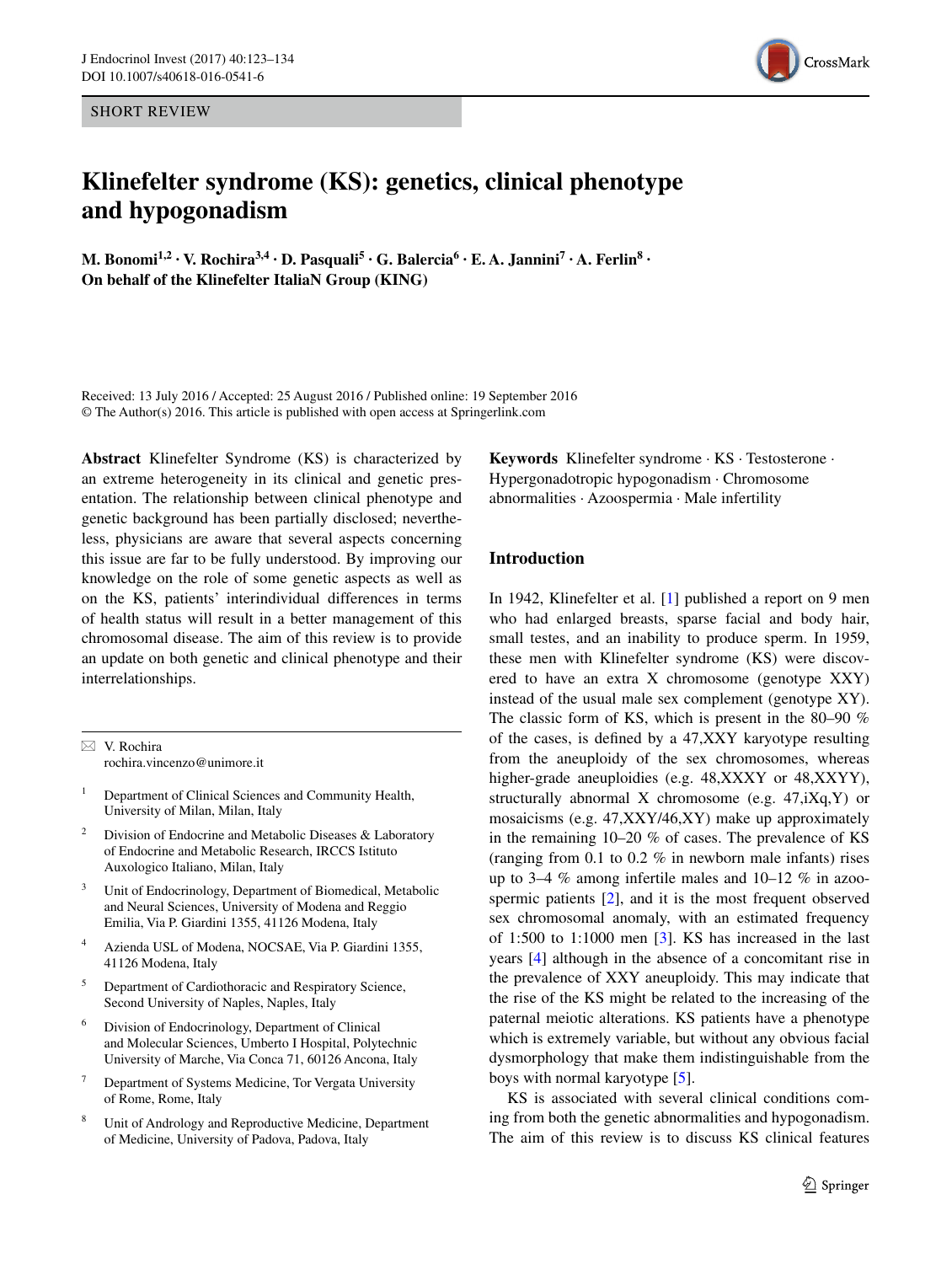

**Fig. 1** Signs and symptoms of KS according to the severity of clinical phenotype

<span id="page-1-0"></span>according with the genetic and hormonal (low testosterone) factors involved in their pathogenesis.

# **Clinical phenotype and hypogonadism**

### **Clinical phenotype**

The major signs and symptoms of Klinefelter Syndrome (KS) have been well characterized since the first description of the disease [\[1](#page-7-0)]. As traditionally described, patients with KS have tall stature, small testes, gynecomastia in late puberty, gynoid aspect of hips (broad hips), sparse body hair, signs of androgen deficiency and low serum testosterone coupled with elevated gonadotropins, and finally azoospermia, oligospermia with hyalinization and fibrosis of the seminiferous tubules  $[5, 6]$  $[5, 6]$  $[5, 6]$  $[5, 6]$  (Fig. [1\)](#page-1-0). Usually, the above-mentioned signs of hypogonadism are also coupled with psychosocial problems, although an alternative phenotype has also been described, characterized by fewer clinical features.

Clinical features depend on both the supernumerary X chromosome and the effects of hypogonadism [[7\]](#page-8-4). However, what we know about signs and symptoms of KS renders about the tip of the iceberg (Fig. [1](#page-1-0)) since most of the patients with KS remain overlooked [\[5](#page-8-2)]. It has been estimated that the prevalence of the KS is greater than the number of patients who really had received a clinical diagnosis thanks to the comparison of epidemiological data coming from prenatal diagnosis with those obtained from men who have been diagnosed after birth [[3,](#page-8-0) [8\]](#page-8-5). Unfortunately, the clinical picture of men with KS in the form we know (as settled by data available in the literature) comes directly from the description of men who had received a certain diagnosis of KS [\[5](#page-8-2), [8\]](#page-8-5). Hence, signs and symptoms at the base of the iceberg of the classical clinical phenotype of KS remain still to be completely unraveled (Fig. [1](#page-1-0)). Indeed, the classical phenotype described above has been characterized only on the basis of a small number of affected patients, precisely those seeking medical consultation and probably displaying the most severe degree of clinical features.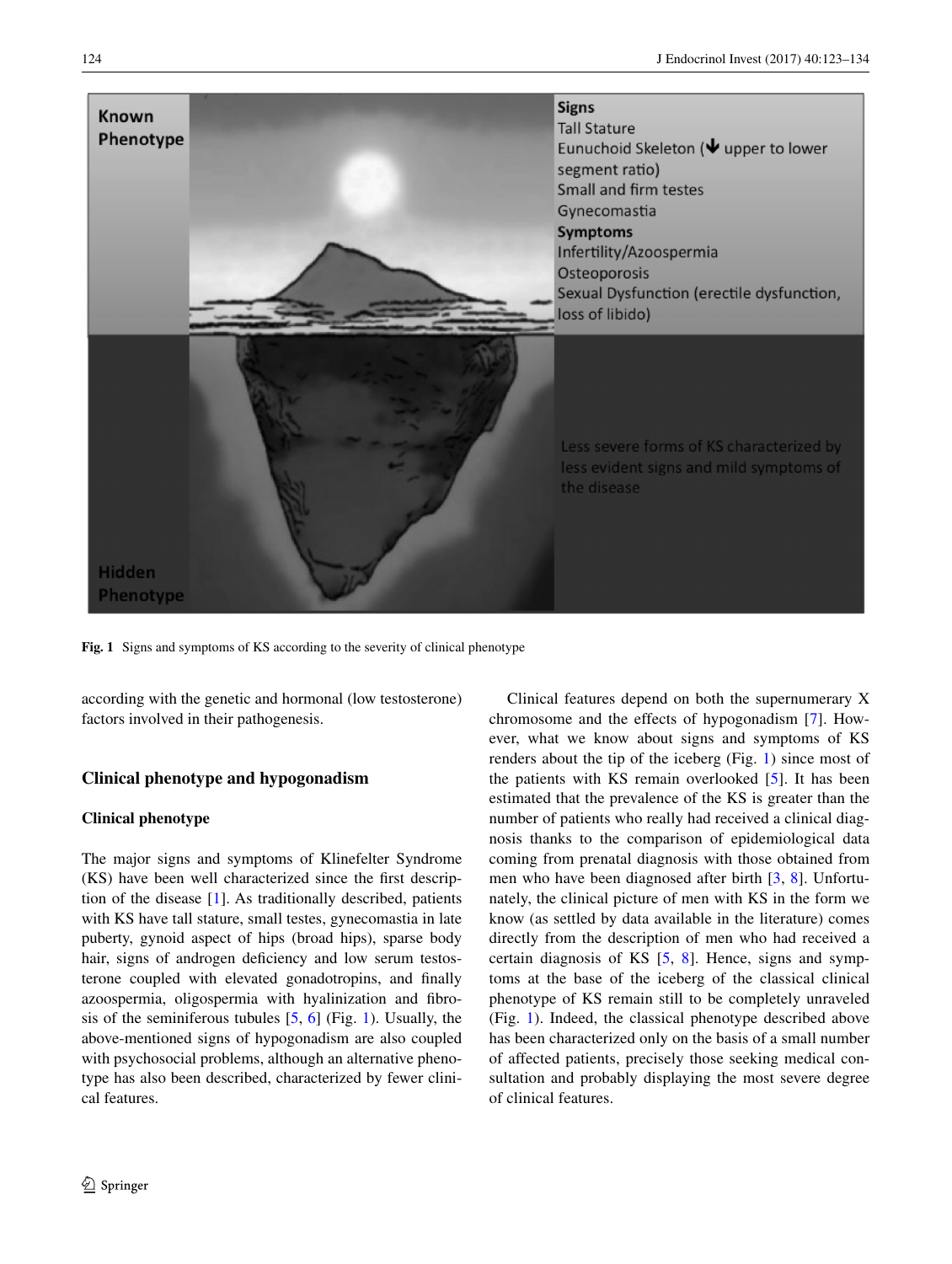<span id="page-2-0"></span>**Fig. 2** The broad spectrum of phenotypes in KS depends on the severity of all its components (number of supernumerary X chromosome, genetic impact of supernumerary X, severity of hypogonadism) as well as on the time duration of the disease, the delay in the diagnosis of testosterone deficiency, and advancing age coupled with increasing other comorbidities



<span id="page-2-1"></span>**Table 1** Phenotypic features of KS grouped according to the underlying pathogenetic mechanism

|                 | Features due to supernumerary X<br>chromosome                                                 | Features due to Testosterone deficiency                                                                                                                                                                                      | Features due to both supernumerary X<br>chromosome and Testosterone deficiency                                                                                                                                                           |
|-----------------|-----------------------------------------------------------------------------------------------|------------------------------------------------------------------------------------------------------------------------------------------------------------------------------------------------------------------------------|------------------------------------------------------------------------------------------------------------------------------------------------------------------------------------------------------------------------------------------|
|                 | <b>Onset Time Before Puberty</b>                                                              | At puberty or during adulthood                                                                                                                                                                                               | Before puberty with progressive worsening<br>after puberty                                                                                                                                                                               |
| Signs           | Congenital malformations (cleft pal-<br>ate, hernia)<br>[rare]<br>Longer legs<br>Small testes | Sparse body and facial hair<br>Female pubic escutcheon<br>Reduced muscle mass<br>Bilateral gynecomastia<br>Eunuchoid skeleton<br>Impaired estradiol/testosterone ratio<br>Longer legs?<br>[T-deficiency during fetal life]?? | Eunuchoid skeletal proportions<br>Gynoid hips<br>Tall stature<br>Genital abnormalities at birth [rare]<br>Elevated gonadotropins<br>BMI in the range of overweight or obesity<br>Metabolic abnormalities<br>Reduced bone mineral density |
| <b>Symptoms</b> | Speech and language disabilities<br>Azoospermia                                               | Impaired sexual desire<br>Impaired erectile function<br>Weakness and loss of vigor<br>Impaired well-being                                                                                                                    | Mood disturbances                                                                                                                                                                                                                        |

#### *The broad spectrum of phenotypes in KS*

In spite of the clinical phenotype of men with KS, as classically described in the literature, a parallel, less described phenotype has also been recognized, in which patients present with fewer clinical features [\[9](#page-8-6)]. These less severe or mild forms (most of which remain often undiagnosed) are characterized by paucisymptomatic manifestations [[5,](#page-8-2) [10](#page-8-7), [11](#page-8-8)]. Thus, the real complete spectrum of different KS phenotypes remains still to be fully elucidated in detail (Fig. [1\)](#page-1-0). Probably, the phenotype depends on the severity of the expression of genetic defect, androgen deficiency, and androgen receptor sensitivity (i.e., CAG repeats poly-morphism) [\[12](#page-8-9)]. The more the genetic expression, androgen deficiency, and androgen receptor sensitivity are worse, the more the phenotype will be severe  $[13]$  $[13]$  (Fig. [2](#page-2-0)). Less severe forms of genetic abnormalities, such as mosaicism, generally result in both less severe clinical symptoms and endocrine abnormalities [\[14](#page-8-11)], while the phenotype progressively worsens with the severity of polysomy (e.g. 49, XXXXY) [\[5](#page-8-2), [7](#page-8-4), [10](#page-8-7), [11](#page-8-8)]. Language and speech disabilities increases with the increase of supernumerary X chromosome and seem to contribute decreasing of 15–16 points of intelligence quotient (IQ) per each extra X chromosome  $[15]$  $[15]$ .

The high frequency of mild phenotypes explains, at least in part, why most of the patients with KS remain undiagnosed [[6\]](#page-8-3) and claims for efforts in improving our ability to promptly reach a diagnosis. Since symptoms rarely present simultaneously, the disease remains often overlooked and the diagnosis is missed or delayed. It has been estimated that many cases remain undiagnosed and only 26 % of the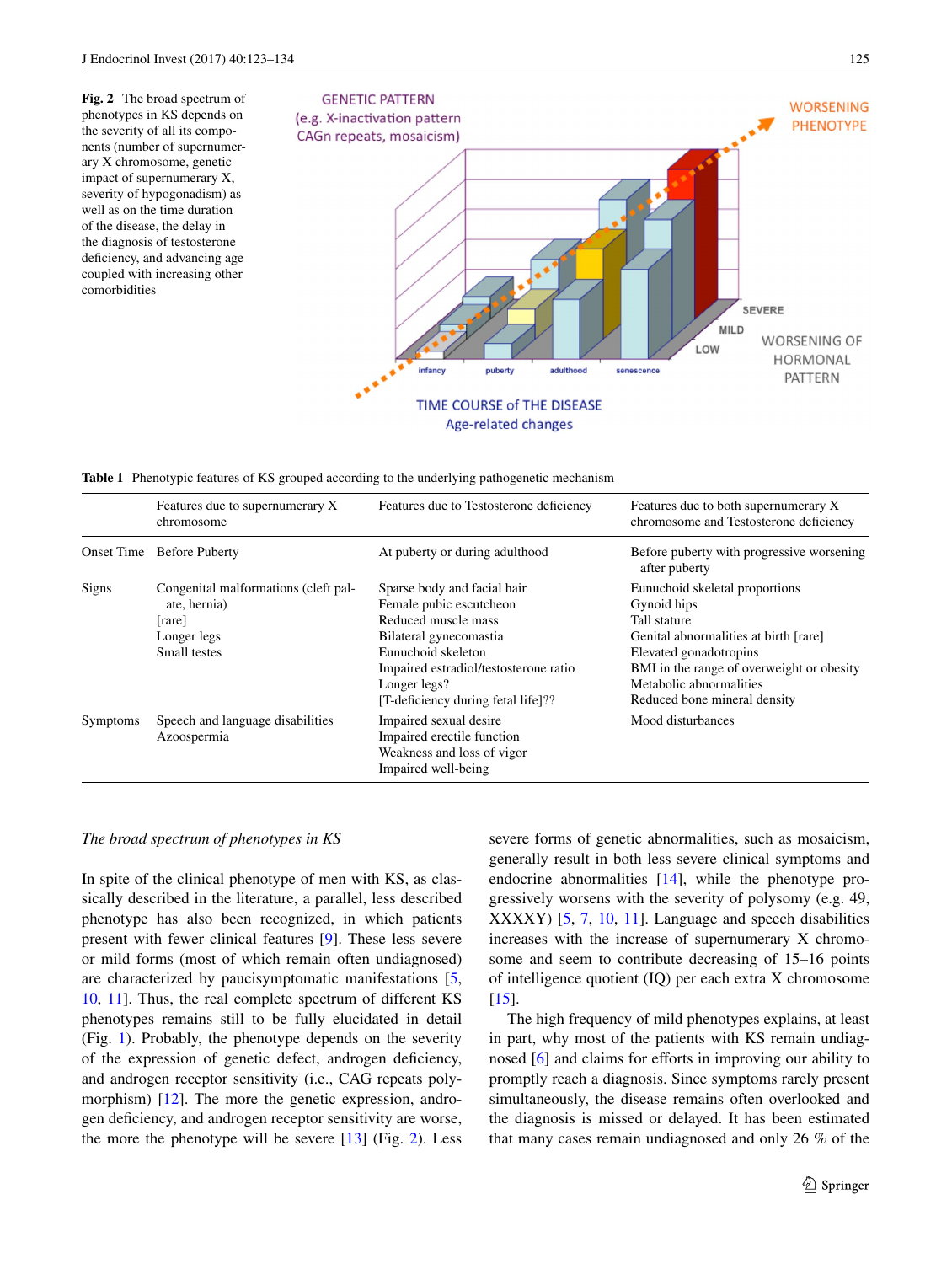expected number of KS adults are correctly identified late in adult life, leading to severe complications and a more difficult clinical management [\[16](#page-8-13)].

## *Relationship between age and KS phenotype*

Signs and symptoms appearance depend also on patients' age. Furthermore, the phenotype tends to worsen with advancing age (Fig. [2](#page-2-0)), according to the increasing number of features and comorbidities that accumulate with aging and to the exacerbation of those already present. The time of onset of clinical signs and symptoms depends on patient's age in men with KS. The timing of the clinical features appearance allows identifying both androgen-dependent and supernumerary X-dependent signs and symptoms (Table [1](#page-2-1)). Distinguishing symptoms related to androgen deficiency from that due to chromosomal abnormalities is crucial in order to improve the outcome of testosterone replacement therapy, to establish how the disease should be monitored during the follow-up, and to inform the patient on what the expected results are [\[17](#page-8-14)]. Signs and symptoms appearing during infancy such as longer legs [\[17](#page-8-14), [18\]](#page-8-15) and speech disabilities [[19,](#page-8-16) [20](#page-8-17)] have been attributed to the genetic abnor-mality rather than to hypogonadism [[5,](#page-8-2) [7](#page-8-4), [10](#page-8-7)] (Table [1](#page-2-1)). Even though rare in KS [\[7](#page-8-4), [21](#page-8-18)], genital anomalies (micropenis, undescended testis, bifid scrotum and hypospadia) might present at birth, but if they are due to the effects of supernumerary X chromosome/s or of androgen deficiency during fetal life remains still to be determined [[5\]](#page-8-2) (Table [1](#page-2-1)).

The main sign, which is always present in KS, is represented by small testes. At puberty, both the sexual development and the growth spurt generally proceed in a normal way, but the progressive increase in testes volume does not occur, both testes remaining small  $\ll 4$  mL in volume) and firm [[1,](#page-7-0) [5,](#page-8-2) [7](#page-8-4), [10,](#page-8-7) [11](#page-8-8)]. Thus, testes volume does not increase at puberty while the penis and secondary sexual characteristics progress in a normal fashion through all the pubertal stages.

The degree of virilization varies widely in adult men with KS, but it shows a tendency to decrease and to worsen progressively with advancing age (Table [1\)](#page-2-1), similarly to what happens to other clinical conditions associated with KS such as diabetes and metabolic syndrome [[16,](#page-8-13) [22,](#page-8-19) [23](#page-8-20)]. Accordingly, after the age of 25, about 80 % of men with KS complain of symptoms related to overt hypogonadism (decreased libido, erectile dysfunction) [[5,](#page-8-2) [24\]](#page-8-21).

## **Genetics and clinical phenotype**

## **The genetic phenotype**

The genetic background for the KS is based on sex chromosome non-disjunction, which leads to the presence of extra X chromosome/s. Indeed, non-disjunction represent the failure of chromosome to separate at anaphase during meiosis I, meiosis II or mitosis giving rise to cells with an aberrant number of chromosomes. This could happen either during oogenesis or spermatogenesis (aberrant partitioning of the chromosomes or chromatid during maternal or paternal meiosis, respectively) or, less frequently (about 3 %), during early division of the fertilized egg.

The occurrence of the maternal or paternal meiotic nondisjunction appears equally distributed in the KS patients (nearly 50 % each) [\[10](#page-8-7)]. In KS patients with an additional maternal X chromosome, non-disjunction in either the first or second meiotic division is most likely to have occurred, while in paternal cases the supernumerary X chromosome can only derive from a non-disjunction in the first meiotic division, since meiosis II error will result in either XX or YY gametes and therefore XXX or XYY zygotes [\[25](#page-8-22)].

The origin of the supernumerary X chromosome has also been associated with phenotypic differences, although evidence is not conclusive. In particular, it has been reported that KS patients with a paternal origin of the supernumerary X chromosome have a later onset and slower pubertal progression [[26\]](#page-8-23). Other studies, however, suggested that the parental origin of the supernumerary X chromosome has no particular influence on the phenotype of the patients [\[27](#page-8-24)[–29](#page-8-25)].

An advanced maternal, and possibly paternal, age has been reported as a risk factor for KS. A 4-fold increase in the prevalence of KS cases was showed in mothers aged  $>40$  years, compared to mothers aged  $<$ 24 [[3\]](#page-8-0). The maternal age effect was also shown in KS patients with postzygotic mitotic non-disjunction. Indeed, the first three mitotic divisions are controlled by maternal protein and RNA; thus, with the increase of the mother age, the chance of mitotic errors increases accordingly and the possibility of KS of post-zygotic origin as well. On the contrary, only some, albeit debatable, evidences for a relation with sex chromosomal trisomies and advanced paternal age were so far demonstrated [\[30](#page-8-26)].

Mosaicism (mainly 46,XY/47,XXY) is present in around 10–20 % of the KS patients and arises from either non-disjunction in an early mitotic division of the developing 46,XY zygote, or from loss of one of the X chromosome of a 47,XXY conception due to anaphase lagging.

#### **Peculiar genetic aspects in KS**

#### *X chromosome inactivation and gene dosage*

In the somatic cells of females, the transcription of one of the two X chromosome is known to be randomly inactivated in order to ensure a dosage-compensation of the X-encoded genes to that of male cells. Although several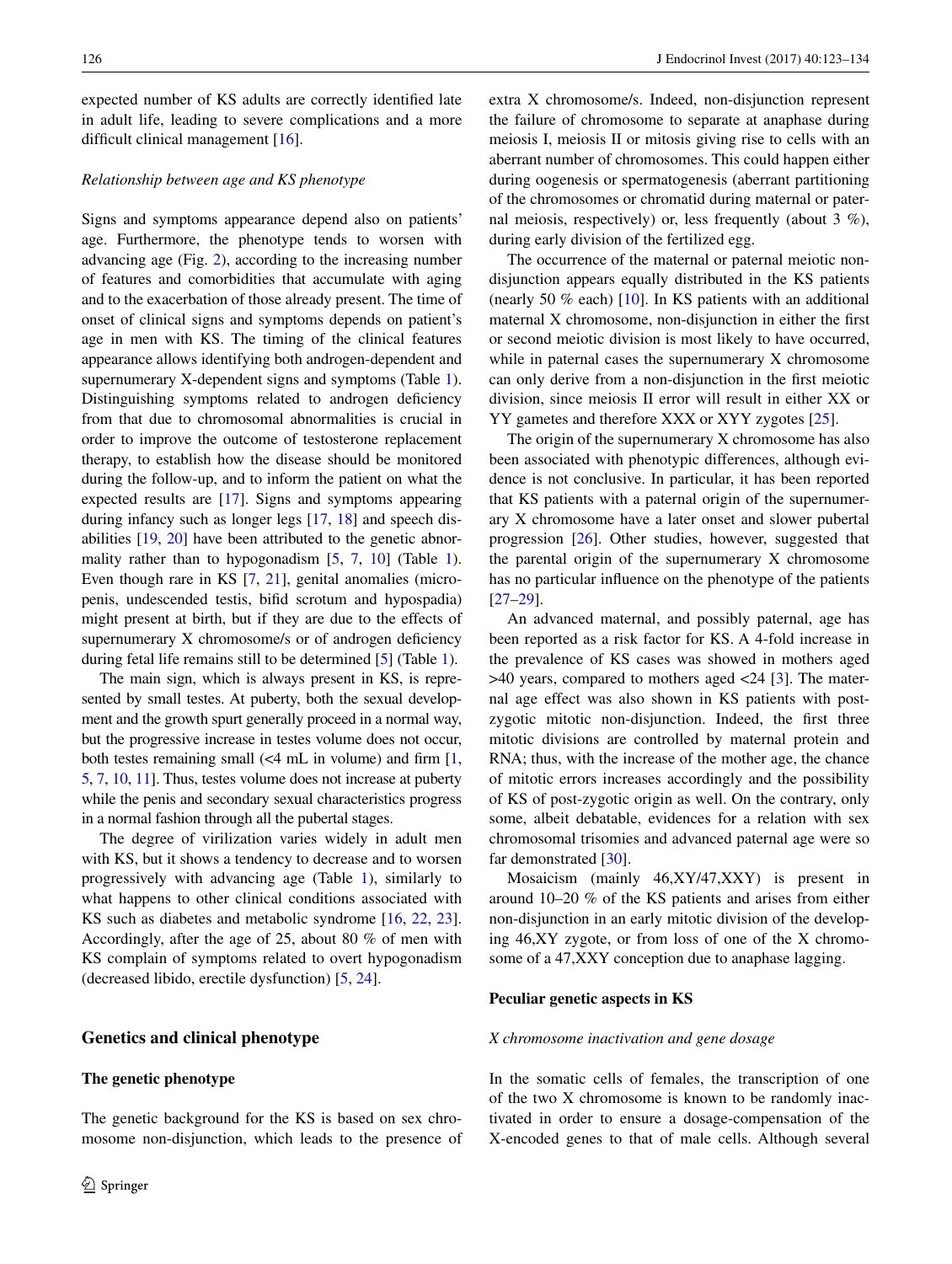genes are escaping inactivation, the Barr body (sex chromatin) in female cells is microscopically identifiable and represents the visible inactivated X chromosome [[31\]](#page-8-27). The untranslated RNA product of the X-inactive-specific transcript (Xist) gene, located on the long arm of the inactive X chromosome, mediates the coating and silencing of the extra X chromosome in human somatic cells [[32,](#page-8-28) [33\]](#page-8-29). Thus, the expression of Xist indicates the presence of the second and any other supernumerary X chromosome in the somatic cell [[34\]](#page-8-30). Recent studies demonstrated that Xist methylation in KS patients and in the  $41, XX<sup>Y</sup>$  KS mouse animal model is comparable with the one observed in female subjects [[35–](#page-8-31)[37\]](#page-9-0). These data together with the expression of Xist in the blood cells of KS patients, while not in healthy 46,XY men [[38\]](#page-9-1) and the findings of the Barr body in KS Leydig and Sertoli cells [[39,](#page-9-2) [40\]](#page-9-3) probably means that the somatic cells in KS males inactivate properly the extra X chromosome as the female cells. Thus, any increase in gene dosage in these cell types will only concern genes that escape the X chromosome inactivation. Indeed, it is estimated that around 15 % of X-linked genes in humans and thirteen genes in mice escape transcription inactivation (possibly skewed) to some degree [\[41](#page-9-4)[–46](#page-9-5)], and many more show a cell-type-specific inactivation pattern [\[44](#page-9-6)]. The genes that escape inactivation are mapping prevalently on the short arm of the X chromosome (Xp). Nevertheless, these genes that escape X inactivation are putatively contributing to the KS phenotype, since they would be present in double gene dosage in male patient KS, whose metabolism may not be suitable for female dosage of certain X-linked genes. Werler et al. [[47\]](#page-9-7) have demonstrated that 4 genes (Eif2s3x, Ddx3x, Kdm5c, Kdm6a) that escape the X inactivation either in human and mice, present different expression profile in different organs of the  $41,XX<sup>Y</sup>$ KS mouse model. They are equally or less expressed in the liver and kidney of, respectively, 40,XX or 40,XY mice, while they are more expressed in the brain of the  $41,XX<sup>Y</sup>$ mice compared to the normal karyotyped mice, either male or female.

Moreover, the skewed X chromosome inactivation, defined as the preferential inactivation of one of the two X chromosome in female, is present in the KS patients as well and this phenomenon may influence the clinical phenotype.

The situation in the germ cells seems to be different and more complex since the X inactivation in these cells follows a distinct pathway [[48,](#page-9-8) [49\]](#page-9-9). Earlier studies demonstrated that germ cells were the only cell type in the testis expressing the Xist and this allows the first conclusion that the unique X chromosome in male germ cells was inactivated in the adult testis [[50\]](#page-9-10). Nevertheless, later studies have shown that X inactivation does not fully occur in adult spermatogonia since a large number of X chromosome genes are expressed in the testicular germ cells [\[51](#page-9-11)].

Indeed, the complete sequencing of the human X chromosome showed that around 10 % of X-linked genes (99 genes) are testis specific and belong to the so-called cancer-testis antigens family [\[52](#page-9-12)]. It was demonstrated that X reactivation occurs during the germ cell development in the 41,XXY mouse model, and it is assumed that a proper X chromosome gene dosage is crucial for the survival of germ cell in the mature testis [\[53](#page-9-13)]. Thus, either in the germ cells of the KS patients, the altered X-linked gene dosage of these testis specific genes, due to their X inactivation escape, may compromise testicular function or influence the meiotic process itself and therefore play a role in the etiology of infertility in KS males [[54–](#page-9-14)[57\]](#page-9-15). A recent study demonstrated that the over expression in the mouse germ-cell-derived GC-1 and GC-2 cells of the gene Testisexpressed 11 (TEX11), an X chromosome-encoded germcell-specific protein that is expressed most abundantly in spermatogonia and early spermatocytes in the testes, results in a suppression of the cell proliferation [\[58](#page-9-16)]. These results suggest that increased expression of TEX11 in the germ cells of KS patients, following the X inactivation escape, may partially contribute to the germ cell death and make TEX11 a potential candidate gene responsible for the KS spermatogenetic failure.

## *The androgen receptor*

The androgen receptor (AR) gene, which mapped to Xq11.2-12, is of physiological importance in the testis and may play a particular role in differences of the KS phenotype. The N-terminal domain of AR gene exon 1 contains a stretch of CAG repeats, which is highly polymorphic. The length of this stretch is inversely correlated with the receptor activity [[59\]](#page-9-17). In KS patients, one of the two AR alleles is inactivated  $[12, 60, 61]$  $[12, 60, 61]$  $[12, 60, 61]$  $[12, 60, 61]$  $[12, 60, 61]$  $[12, 60, 61]$ , theoretically with the same probability. Nevertheless, Suzuki et al. [[61\]](#page-10-0) reported a preferential inactivation of the longer allele, while Zitzmann and colleagues the opposite [[12\]](#page-8-9). Moreover, the KS series patients characterized by Zitzmann et al. [\[12](#page-8-9)] with the preferential inactivation of the shorter allele, and thus characterized by longer CAG repeats in their AR gene, tend to be more severely affected than those with the shorter CAG stretch. This correlation was found regarding their social status, body height, bone density, testicular volume, presence of gynecomastia and response to androgen substitution [\[12](#page-8-9)]. Another study demonstrated that KS patients with longer CAG stretch present later onset and slower progression of puberty and slower testicular degeneration process [\[26](#page-8-23)]. More recently another study confirmed the association with the CAG repeats and the phenotypic variability of the KS patients (positive correlation of the length of CAG stretch with final height and span and negative with cholesterol and hematocrit level) without any significant evidence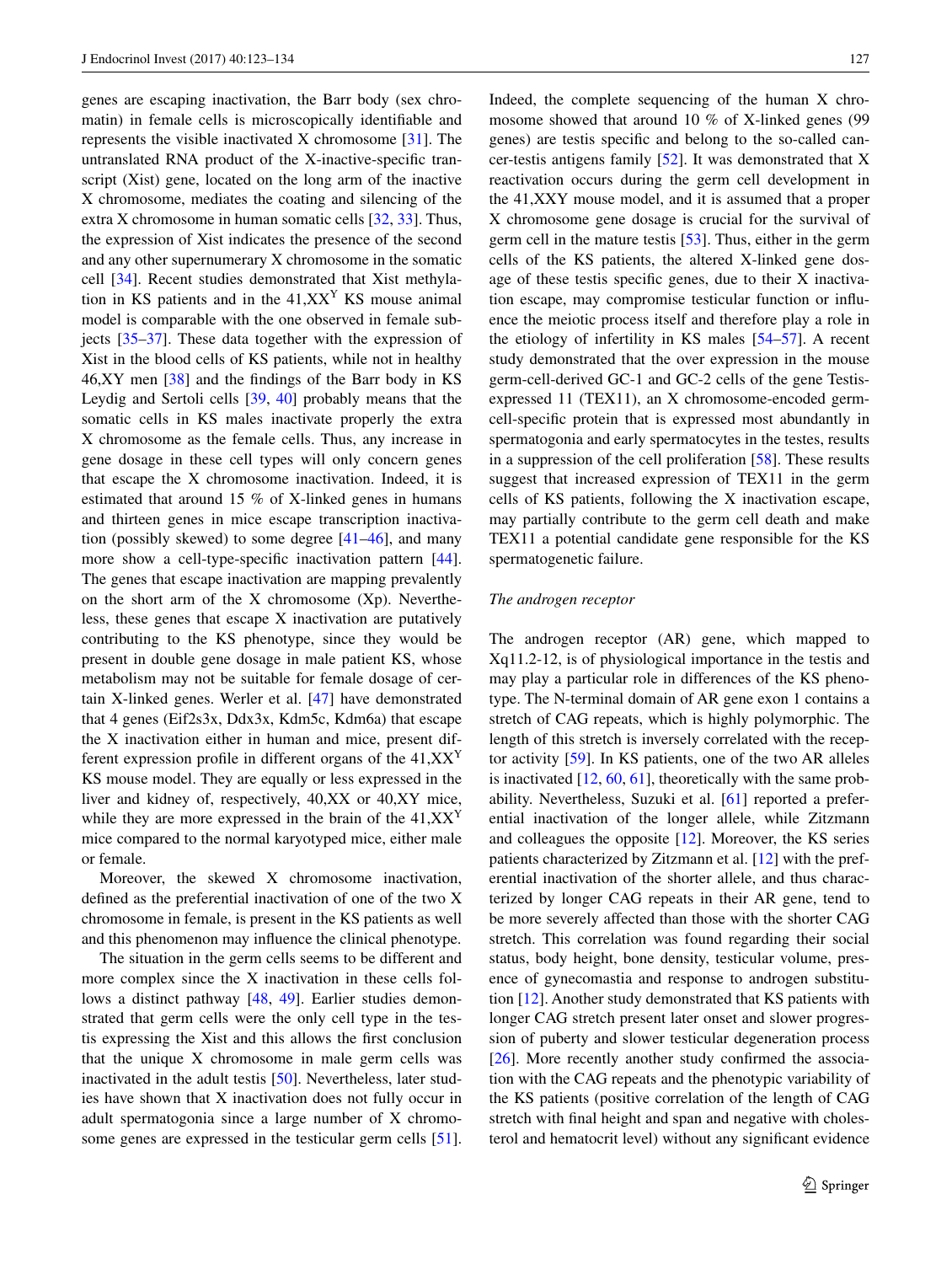either of preferential inactivation of the shorter allele or the correlation between the skewed X inactivation and the clinical manifestation of the analyzed KS series [\[13](#page-8-10)].

However, other studies [\[62](#page-10-1), [63](#page-10-2)] did not found evidence for a preferential inactivation of AR with shorter or longer CAG repeats, nor found associations with some clinical features (osteoporosis, artery diameter) and weighted CAG repeat length.

# *Activity of the genes located in the pseudoautosomal regions (PAR)*

The pseudoautosomal regions (PAR1 and PAR2) are short homologous regions between the X and Y chromosomes in mammals. The PAR behave like an autosome and recombine during meiosis. Thus genes in this region are inherited in an autosomal rather than a strictly sex-linked manner [[64\]](#page-10-3). PAR1 is located at the terminal region of the short arms and PAR2 at the tips of the long arms of these chromosomes [[64\]](#page-10-3). To date, 24 genes have been assigned to the PAR1 region [[52,](#page-9-12) [64](#page-10-3)], being half of them with a known function. PAR1 is required during male meiosis for X–Y chromosomes pairing, a process which is known to have a critical function in spermatogenesis, at least in humans and mouse  $[65-67]$  $[65-67]$ . In contrast, so far only 4 genes have been discovered in the PAR2 region [[52,](#page-9-12) [64](#page-10-3)]. All characterized genes within PAR1 escape X inactivation, which means that it is normally present a double gene dosage of these gene product in males and female. Moreover, this also means that in KS male three active copies of the X–Y homologous genes of PAR will be present with possible influence in modulating the clinical phenotype. Of these genes, the only one that has been clearly shown to influence the phenotype in KS is the Short-stature Homeoboxcontaining gene on chromosome X (SHOX) situated in the PAR1 on Xp. As already mentioned above, in KS tall stature and long extremities are evident since the early childhood despite normal circulating levels of IGF-1 and IGFBP-3. This suggests that the sole hypogonadism cannot explain completely this phenotype and, indeed, the excessive expression of growth-related genes such as SHOX is implicated [[68\]](#page-10-6). Moreover, brain natriuretic peptide and fibroblast growth factor receptor 3 are transcriptionally targets of SHOX [[69,](#page-10-7) [70\]](#page-10-8) and further studies on this molecular interaction may enhance our understanding of the phenotypic consequences of the syndrome.

#### *Copy number variations in the X chromosome*

Other than gene dosage effects and parental origin of the supernumerary X chromosome, recent evidence suggested that additional features of the X chromosome might have a role in phenotypic differences among KS subjects. In

particular, it has been found that KS subjects have more frequently than controls X-linked copy number variations (CNVs) (41.5 vs 28.6 % of females and 18.6 % of males) [\[71](#page-10-9)]. The number of X-linked CNVs in KS patients was also higher with respect to that found in control females and males. Importantly, almost all of the X-linked CNVs in KS subjects were duplications, half of the X-linked CNVs fell within regions encompassing genes, and most of them (90 %) included genes escaping X inactivation in the regions of X–Y homology, particularly in PAR1 and Xq21.31. This means, for example, that duplication in these genes in KS subjects increases the copy number (and the expression) to four rather than to three as in KS men without a duplication, suggesting that X-linked CNVs (especially duplications) might contribute to the clinical phenotype [\[71](#page-10-9)].

### **Hypogonadism and related phenotype**

Hypogonadism remains silent until pubertal onset. Data on serum testosterone and estradiol in healthy prepubertal children are scanty, and there are no studies investigating sex steroids secretion in KS during infancy [[24\]](#page-8-21). Usually, boys with KS enter puberty regularly and testosterone rises in a physiological way allowing epiphyseal closure and satisfactory development of secondary sexual characteristics (i.e., penile size, scrotum morphology and pubic hair distribution) [\[24](#page-8-21), [72–](#page-10-10)[75](#page-10-11)]. At puberty, only few patients develop overt hypogonadism, with evident signs (horizontal pubic line, scant body, axillary, and facial hair, poor muscle mass) and symptoms of under-virilization and/or delayed puberty  $[1, 5, 7, 10, 11]$  $[1, 5, 7, 10, 11]$  $[1, 5, 7, 10, 11]$  $[1, 5, 7, 10, 11]$  $[1, 5, 7, 10, 11]$  $[1, 5, 7, 10, 11]$  $[1, 5, 7, 10, 11]$  $[1, 5, 7, 10, 11]$  $[1, 5, 7, 10, 11]$  $[1, 5, 7, 10, 11]$ . Low to normal serum testosterone at puberty contributes in part to the development of tall stature and worsens the ratio between upper to lower skeletal segments by exacerbating the growth of legs that are still longer since infancy [[17\]](#page-8-14). Some authors also hypothesized that androgen deficiency in the first trimester of life (during mini-puberty) might contribute to these skeletal features, but clear evidence is still lacking [[17\]](#page-8-14) (Table [1\)](#page-2-1).

Serum T concentrations tend to fall to the mid-low range in the young adult with KS [\[22](#page-8-19), [76](#page-10-12)] in accordance to the appearance and/or worsening of hypogonadal signs and symptoms (Fig. [2\)](#page-2-0). However, the age of onset of hypogonadism is extensively variable [[5\]](#page-8-2). In literature, lower than normal serum T concentrations (<12 nmol/L) is found in variable percentages (65–85 %) of adults with KS, although serum T can sometimes be in the normal range [[5\]](#page-8-2). Hypogonadism is always coupled with elevated gonadotropins (hypergonadotropic hypogonadism) and the latter are usually higher than normal even in patients with serum testosterone still in the normal range [[1,](#page-7-0) [5](#page-8-2), [10](#page-8-7), [77](#page-10-13), [78\]](#page-10-14). Due to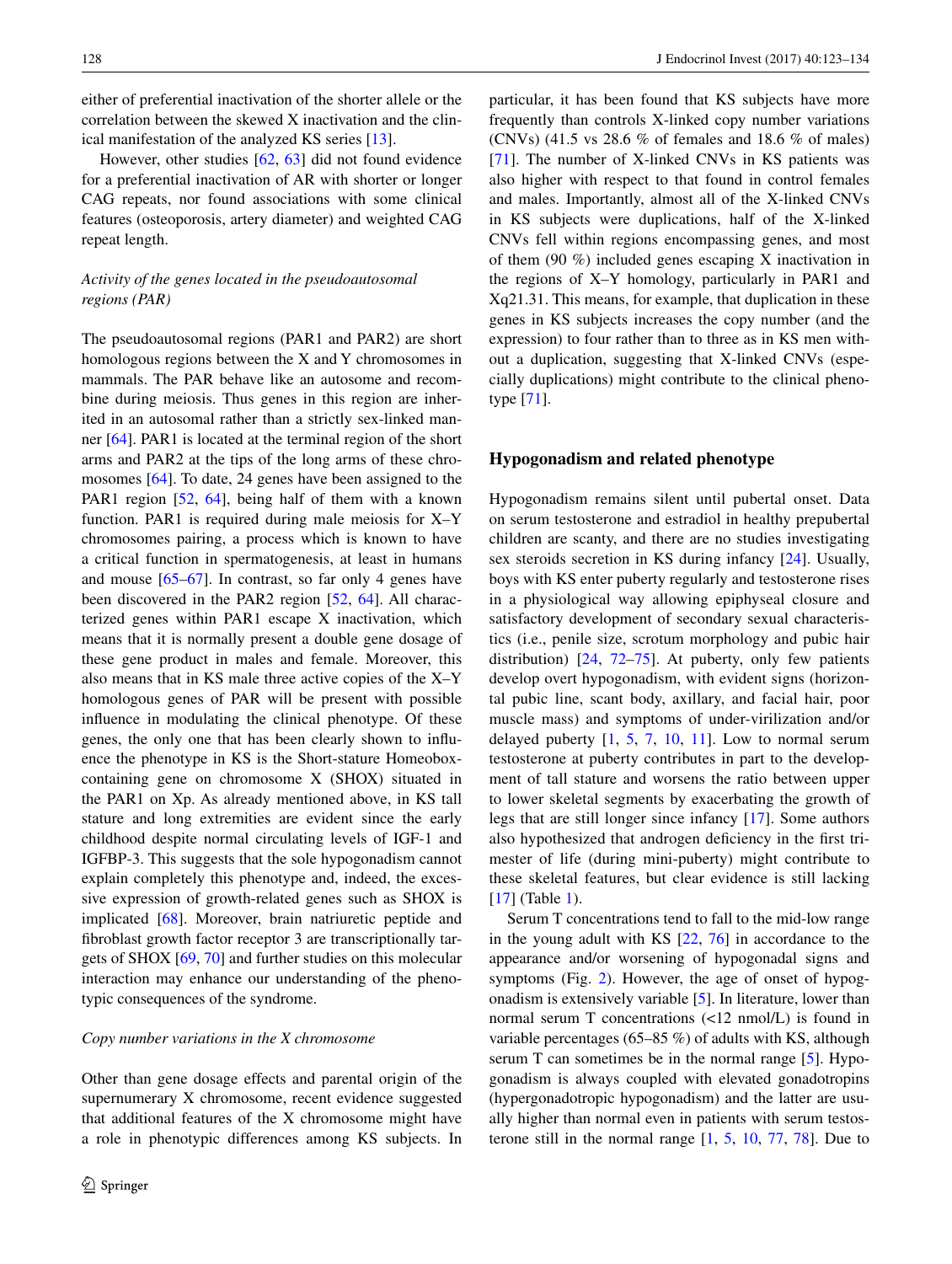heterogeneous values of serum testosterone in KS, the adequate threshold below which serum T should be considered insufficient in these patients is lacking. Controlled studies showing a different age-related hypogonadism in patients with KS are not available, so the use of inter-society guideline criteria for male hypogonadism seems to be, at present, the most appropriate one also in this context [[79,](#page-10-15) [80\]](#page-10-16).

Other reproductive hormones might be altered in KS. Serum estradiol might be almost normal or sometimes elevated, but the estradiol to testosterone ratio seems to be constantly higher than in normal men [[5,](#page-8-2) [81](#page-10-17)] (Table [1](#page-2-1)). This may account for the development of gynecomastia, the latter being associated with low testosterone even in non Klinefelter patients [[82\]](#page-10-18). In adult men with KS, serum inhibin B is undetectable due to the tubular damage [[83,](#page-10-19) [84](#page-10-20)] and serum anti-mullerian hormone is lower than normal [\[76](#page-10-12), [85–](#page-10-21)[87\]](#page-10-22). More recent studies have provided also evidence of lower INSL3 levels in comparison with normal subjects [\[88](#page-10-23)].

Likewise signs and symptoms of hypogonadism (e.g. sexual dysfunction), comorbidities associated with KS such as diabetes, metabolic syndrome, osteoporosis and cardiovascular diseases usually appear during adulthood and increase with advancing age [[16,](#page-8-13) [22,](#page-8-19) [89\]](#page-10-24).

When serum testosterone is below normal, obesity and gynoid fat distribution are common in men with KS [\[16](#page-8-13)], in addition reduced muscle strength may develop [[5,](#page-8-2) [7](#page-8-4), [10,](#page-8-7) [11](#page-8-8)].

Testosterone replacement therapy is effective in improving symptoms related to androgen deficiency, but not all other features related to the genetic abnormality (Table [1](#page-2-1)). For this reason, it is important to unravel symptoms due to testosterone deficiency from the others.

Several other clinical features of KS have been related to hypogonadism, but with a variable degree of uncertainty. The finding of bone mineral density lower than normal is prevalent in patients with KS, but it seems not directly related to low serum testosterone [\[90](#page-10-25)]. Accordingly, several cognitive and psychological aspects are associated with KS [[5\]](#page-8-2). Intellectual abilities are not impaired, but deficits in specific domains of cognition (e.g. reduction in speech and in language abilities, verbal processing speed) may be present [\[19](#page-8-16), [20](#page-8-17), [91\]](#page-11-0) and the school performance may be impaired. Speech disabilities remain confined in the range of normal general cognitive abilities [[92\]](#page-11-1). The overall cognitive ability standard score, in fact, on average falls within the normal range and not in the intellectual disability range [\[92](#page-11-1), [93](#page-11-2)]. As language and learning disabilities become manifest during infancy, their relationship with hypogonadism may be ruled out. In addition, this kind of speech problems is common also in other sex chromosome trisomy not associated with hypogonadism [\[93](#page-11-2)], thus suggesting that they depend from genetic factors [\[92](#page-11-1)]. However, it is not possible to exclude that early exposure to low androgens levels during prenatal life might represent a causal factor for the development of speech disabilities. Several psychiatric disorders (e.g. depression, paraphilia, autistic and obsession-compulsive trait) seem to be more common in KS, but these data need to be replicated on a large scale in order to be confirmed [[93,](#page-11-2) [94](#page-11-3)], their relationship with hypogonadism remaining unknown [[92\]](#page-11-1). Finally, the old concept of a strong association among KS and criminal behavior, severe psychiatric disorders, and mental retardation is now considered outdated, since no evidence-based data have subsequently confirmed this erroneous long-held view [\[5](#page-8-2), [7](#page-8-4), [10](#page-8-7), [11](#page-8-8)].

A case of a 51-year-old adult man affected by both KS and congenital adrenal hyperplasia (CAH) due to 21 hydroxylase deficiency, the first causing androgen deficiency, the latter leading to androgen excess was helpful in disclosing testosterone-dependent signs and symptoms in KS [[95\]](#page-11-4). Under-virilization and abnormalities of sexual behavior (in particular of libido, erectile function and sexual intercourses) occurred in this patient soon after starting cortisone acetate, due to the reduction in adrenal steroids and the impairment of the balance in the androgen status previously created by the two syndromes [[95\]](#page-11-4). Thus, the normalization of adrenal androgens revealed clinical features due to testosterone deficiency and KS [[95\]](#page-11-4).

## **Clinical implications**

Patients with a diagnosis of KS needs to be followed throughout life and have to be treated with testosterone in case of hypogonadism. Particular attention should be paid to adequate titration of testosterone dosage in these patients since they mostly have a mild testosterone deficiency, especially those with mild phenotype. All testosterone formulations are effective in patients with KS, the choice depending on the pretreatment levels of serum T, patients' preferences and physicians' attitude and experience with the formulations commercially available.

Finally, the management of KS should also include the prevention or treatment of comorbidities.

# **Unresolved issues**

The main issue concerns how to improve a precocious diagnosis in order to reduce the number of patients who remains undiagnosed and to avoid the delay in the diagnosis. For these patients who are unaware of suffering of KS, it could be assumed that they are somewhat healthy and do not require medicalization and/or treatment. However, we do not know how many of them do not seek medical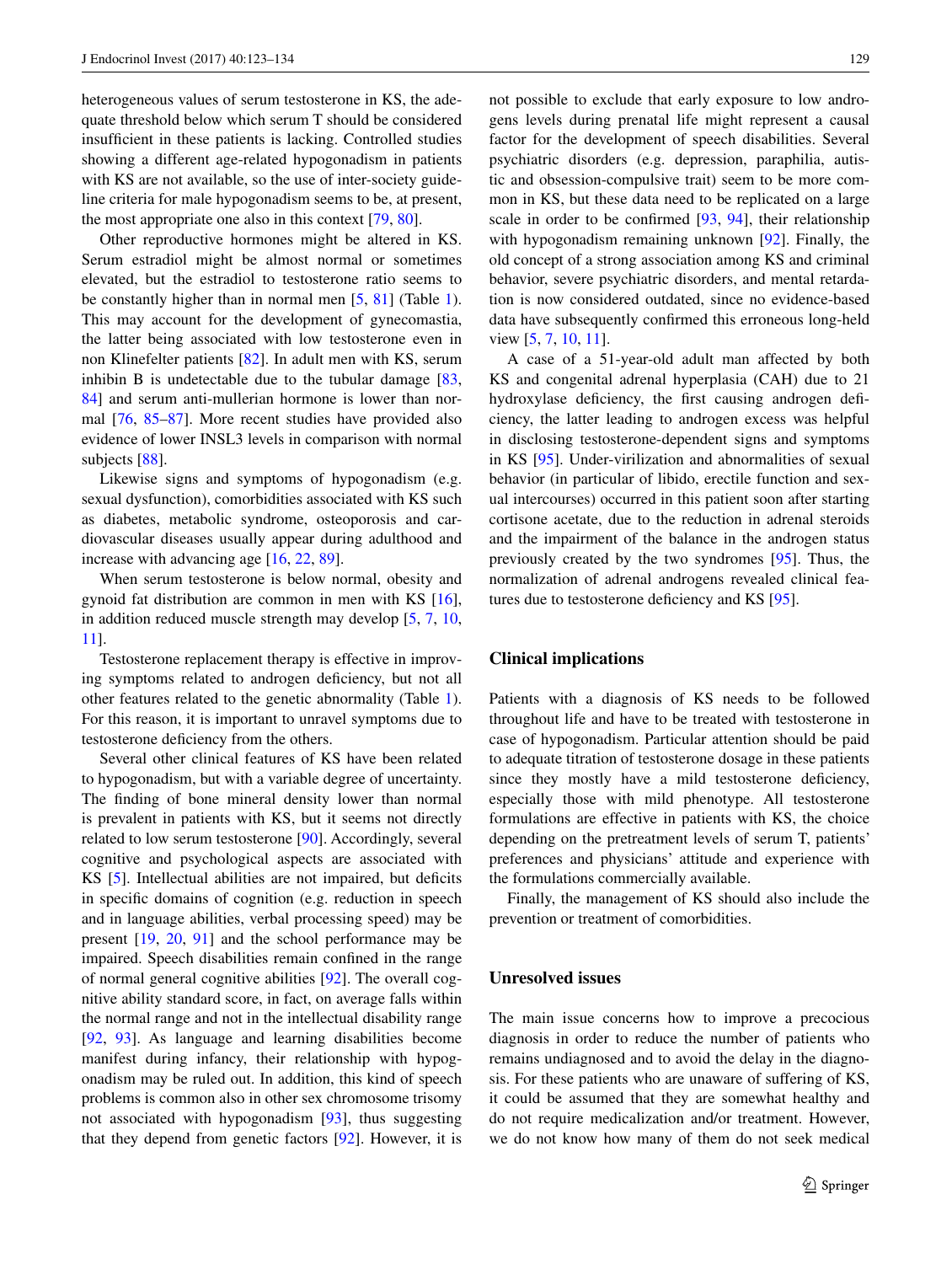consultation for other reasons (lack of compliance, negligence, scarce attitude to consult physician, etc.), but still complain of signs and symptoms of the disease. This gap in knowledge does not allow unraveling the entire spectrum of phenotypes of KS, a prerequisite useful to target and personalize the management of the disease, according with the real patient's health status.

In addition, some genetic aspects related to the phenotype remains undetermined. Despite the insights provided by numerous studies concerning the clinical consequences of KS performed so far, our knowledge of the molecular and cellular mechanism underlying the KS pathogenesis is still limited in part due to the lack of in-depth mechanistic studies. A part from the aneuploidy per se and the interindividual genetic variation, several genetic mechanisms may play as other possible modulators of the variability of the phenotype observed in KS patients. It deals with the dosage effect and the expression/inactivation status of the X chromosome genes, the presence of mosaicism, the number and the derivation (maternal or paternal) of supernumerary X chromosome/s, the activity of the genes located in the pseudoautosomal regions (PAR) of the sex chromosomes.

Furthermore, we do not know, at present, how to manage paucisymptomatic KS patients that remains undiagnosed since our knowledge on their real health conditions is very poor.

Hence, the impact of the disease during fetal life and the early period after birth (including the so-called minipuberty) remains an open issue. Furthermore, data on how patients with KS aging are scanty as well as information on how managing these patients in the elderly.

# **Conclusions**

Clinical and genetic phenotype of KS as well as their relationship are still not completely understood and need to be fully elucidated in order to improve also the clinical management of this disease.

Accordingly, KS remains largely underdiagnosed (only 25 % of the expected number of patients are correctly diagnosed and only a minority before the puberty onset) and the majority of patients are often diagnosed during adulthood. Prompt educational and psychological supports might prevent any difficulties in their language, scholastic and neuropsychological difficulties; the start of the testosterone replacement therapy as soon as the patients need it allows them to avoid the long-term consequences of the hypogonadism; semen or testicular tissue cryopreservation could also be performed as soon as possible, before the testicular damage starts, probably at puberty. Indeed, a major effort should be done in order to increase our ability to perform early diagnosis of the KS and to provide advancement on the knowledge of both pathogenetic and clinical issues.

**Acknowledgments** On behalf of the Klinefelter ItaliaN Group (KING). *Coordinators*: Giancarlo Balercia (Ancona), Marco Bonomi (Milano), Aldo Calogero (Catania), Giovanni Corona (Bologna), Andrea Fabbri (Roma), Alberto Ferlin (Padova), Felice Francavilla (L'Aquila), Vito Giagulli (Conversno, Bari), Fabio Lanfranco (Torino), Mario Maggi (Firenze), Daniela Pasquali (Napoli), Rosario Pivonello (Napoli), Alessandro Pizzocaro (Milano), Antonio Radicioni (Roma), Vincenzo Rochira (Modena), Linda Vignozzi (Firenze); *Members*: Giacomo Accardo (Napoli), Biagio Cangiano (Milano), Rosita A. Condorelli (Catania), Giuliana Cordeschi (L'Aquila), Settimio D'Andrea (L'Aquila), Antonella Di Mambro (Padova), Daniela Esposito (Napoli), Carlo Foresta (Padova), Sandro Francavilla (L'Aquila), Mariano Galdiero (Napoli), Andrea Garolla (Padova), Lara Giovannini (Ancona), Antonio R.M. Granata (Modena), Sandro La Vignera (Catania), Giovanna Motta (Torino), Luciano Negri (Milano), Fiore Pelliccione (L'Aquila), Luca Persani (Milano), Ciro Salzano (Napoli), Daniele Santi (Modena), Riccardo Selice (Padova), Manuela Simoni (Modena), Carla Tatone (L'Aquila), Giacomo Tirabassi (Ancona), Alberto Stefano Tresoldi (Milano), Enzo Vicari (Catania). The KING belongs to the Italian Society of Andrology and Sexual Medicine (SIAMS) and aims to promote all the activities, clinical, research, and divulgative, concerning KS in Italy. KING is composed by high-specialized Endocrinology and Andrology units, either academic or institutes for treatment and research (IRCCS), located throughout Italy.

**Funding** This study did not receive specific funding.

**Compliance with ethical standards**

**Conflict of interest** MB, VR, DP, GB; AF declare that they have no conflict of interest. EAJ has been speaker or consultant for Bayer, Bracco, GSK, Ibsa, Pfizer, Menarini, and Shionogi.

**Ethical approval** This article does not contain any studies with human participants or animals performed by the authors.

**Informed consent** Formal consent is not required.

**Open Access** This article is distributed under the terms of the Creative Commons Attribution 4.0 International License ([http://crea](http://creativecommons.org/licenses/by/4.0/)[tivecommons.org/licenses/by/4.0/](http://creativecommons.org/licenses/by/4.0/)), which permits unrestricted use, distribution, and reproduction in any medium, provided you give appropriate credit to the original author(s) and the source, provide a link to the Creative Commons license, and indicate if changes were made.

# **References**

- <span id="page-7-0"></span>1. Klinefelter HFRE, Albright F (1942) Syndrome characterized by gynecomastia, aspermatogenesis without A-Leydigism, and increased excretion of follicle stimulating hormone. J Clin Endocrinol 2(11):615–627
- <span id="page-7-1"></span>2. Forti G, Corona G, Vignozzi L, Krausz C, Maggi M (2010) Klinefelter's syndrome: a clinical and therapeutical update.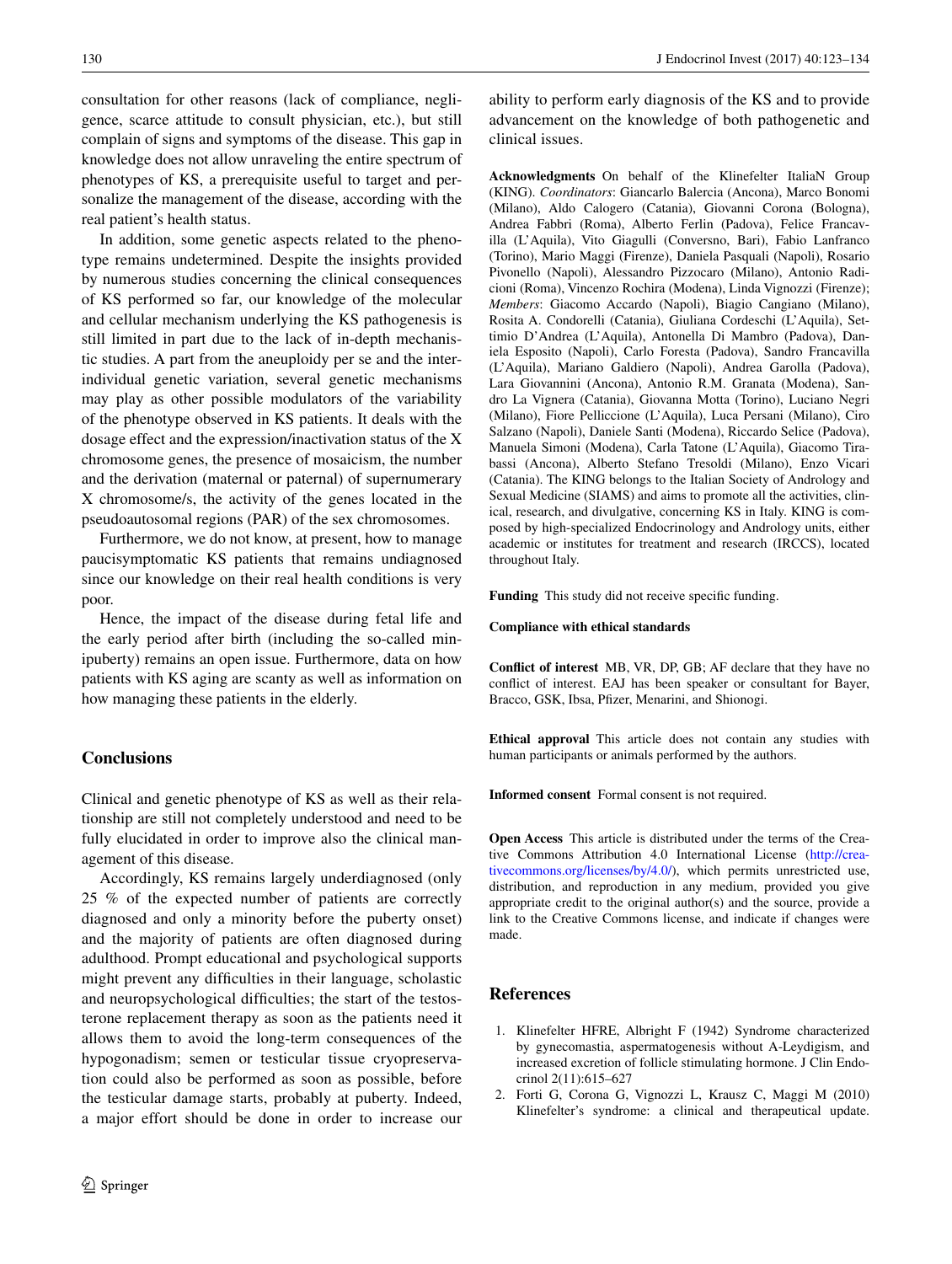Sex Dev Gene Mol Biol Evol Endocrinol Embryol Pathol Sex Determ Differ 4(4–5):249–258. doi:[10.1159/000316604](http://dx.doi.org/10.1159/000316604)

- <span id="page-8-0"></span>3. Bojesen A, Juul S, Gravholt CH (2003) Prenatal and postnatal prevalence of Klinefelter syndrome: a national registry study. J Clin Endocrinol Metab 88(2):622–626. doi[:10.1210/](http://dx.doi.org/10.1210/jc.2002-021491) [jc.2002-021491](http://dx.doi.org/10.1210/jc.2002-021491)
- <span id="page-8-1"></span>4. Morris JK, Alberman E, Scott C, Jacobs P (2008) Is the prevalence of Klinefelter syndrome increasing? Eur J Hum Genet EJHG 16(2):163–170. doi:[10.1038/sj.ejhg.5201956](http://dx.doi.org/10.1038/sj.ejhg.5201956)
- <span id="page-8-2"></span>5. Lanfranco F, Kamischke A, Zitzmann M, Nieschlag E (2004) Klinefelter's syndrome. Lancet 364(9430):273–283. doi[:10.1016/s0140-6736\(04\)16678-6](http://dx.doi.org/10.1016/s0140-6736(04)16678-6) **(London, England)**
- <span id="page-8-3"></span>6. Groth KA, Skakkebaek A, Host C, Gravholt CH, Bojesen A (2013) Clinical review: Klinefelter syndrome—a clinical update. J Clin Endocrinol Metab 98(1):20–30. doi[:10.1210/jc.2012-2382](http://dx.doi.org/10.1210/jc.2012-2382)
- <span id="page-8-4"></span>7. Visootsak J, Graham JM Jr (2006) Klinefelter syndrome and other sex chromosomal aneuploidies. Orphanet J Rare Dis 1:42. doi[:10.1186/1750-1172-1-42](http://dx.doi.org/10.1186/1750-1172-1-42)
- <span id="page-8-5"></span>8. Abramsky L, Chapple J (1997) 47, XXY (Klinefelter syndrome) and 47, XYY: estimated rates of and indication for postnatal diagnosis with implications for prenatal counselling. Prenat Diagn 17(4):363–368
- <span id="page-8-6"></span>9. Simpson JL, de la Cruz F, Swerdloff RS, Samango-Sprouse C, Skakkebaek NE, Graham JM Jr, Hassold T, Aylstock M, Meyer-Bahlburg HF, Willard HF, Hall JG, Salameh W, Boone K, Staessen C, Geschwind D, Giedd J, Dobs AS, Rogol A, Brinton B, Paulsen CA (2003) Klinefelter syndrome: expanding the phenotype and identifying new research directions. Genet Med Off J Am College Med Genet 5(6):460–468
- <span id="page-8-7"></span>10. Bojesen A, Gravholt CH (2007) Klinefelter syndrome in clinical practice. Nat Clin Pract Urol 4(4):192–204. doi[:10.1038/](http://dx.doi.org/10.1038/ncpuro0775) [ncpuro0775](http://dx.doi.org/10.1038/ncpuro0775)
- <span id="page-8-8"></span>11. Meschede DHJ (2002) Klinefelter Syndrome. In: Wass JHSS (ed) Oxford textbook of endocrinology and diabetes, vol 11, 1st edn. Oxford University Press, Oxford, pp 1292–1294
- <span id="page-8-9"></span>12. Zitzmann M, Depenbusch M, Gromoll J, Nieschlag E (2004) X-chromosome inactivation patterns and androgen receptor functionality influence phenotype and social characteristics as well as pharmacogenetics of testosterone therapy in Klinefelter patients. J Clin Endocrinol Metab 89(12):6208–6217. doi:[10.1210/](http://dx.doi.org/10.1210/jc.2004-1424) [jc.2004-1424](http://dx.doi.org/10.1210/jc.2004-1424)
- <span id="page-8-10"></span>13. Bojesen A, Hertz JM, Gravholt CH (2011) Genotype and phenotype in Klinefelter syndrome—impact of androgen receptor polymorphism and skewed X inactivation. Int J Androl 34(6 Pt 2):e642–e648. doi[:10.1111/j.1365-2605.2011.01223.x](http://dx.doi.org/10.1111/j.1365-2605.2011.01223.x)
- <span id="page-8-11"></span>14. Samplaski MK, Lo KC, Grober ED, Millar A, Dimitromanolakis A, Jarvi KA (2014) Phenotypic differences in mosaic Klinefelter patients as compared with non-mosaic Klinefelter patients. Fertil Steril 101(4):950–955. doi:[10.1016/j.fertnstert.2013.12.051](http://dx.doi.org/10.1016/j.fertnstert.2013.12.051)
- <span id="page-8-12"></span>15. Linden MG, Bender BG, Robinson A (1995) Sex chromosome tetrasomy and pentasomy. Pediatrics 96(4 Pt 1):672–682
- <span id="page-8-13"></span>16. Bojesen A, Kristensen K, Birkebaek NH, Fedder J, Mosekilde L, Bennett P, Laurberg P, Frystyk J, Flyvbjerg A, Christiansen JS, Gravholt CH (2006) The metabolic syndrome is frequent in Klinefelter's syndrome and is associated with abdominal obesity and hypogonadism. Diabetes Care 29(7):1591–1598. doi[:10.2337/dc06-0145](http://dx.doi.org/10.2337/dc06-0145)
- <span id="page-8-14"></span>17. Chang S, Skakkebaek A, Trolle C, Bojesen A, Hertz JM, Cohen A, Hougaard DM, Wallentin M, Pedersen AD, Ostergaard JR, Gravholt CH (2015) Anthropometry in Klinefelter syndrome multifactorial influences due to CAG length, testosterone treatment and possibly intrauterine hypogonadism. J Clin Endocrinol Metab 100(3):E508–E517. doi:[10.1210/jc.2014-2834](http://dx.doi.org/10.1210/jc.2014-2834)
- <span id="page-8-15"></span>18. Wattendorf DJ, Muenke M (2005) Klinefelter syndrome. Am Fam Phys 72(11):2259–2262
- <span id="page-8-16"></span>19. Temple CM, Sanfilippo PM (2003) Executive skills in Klinefelter's syndrome. Neuropsychologia 41(11):1547–1559
- <span id="page-8-17"></span>20. Geschwind DH, Boone KB, Miller BL, Swerdloff RS (2000) Neurobehavioral phenotype of Klinefelter syndrome. Ment Retard Dev Disabil Res Rev 6(2):107–116. doi[:10.1002/1098-2779\(2000\)6:2<107:aid-mrdd4>3.0.co;2-2](http://dx.doi.org/10.1002/1098-2779(2000)6:2%3c107:aid-mrdd4%3e3.0.co;2-2)
- <span id="page-8-18"></span>21. Lee YS, Cheng AW, Ahmed SF, Shaw NJ, Hughes IA (2007) Genital anomalies in Klinefelter's syndrome. Horm Res 68(3):150–155. doi[:10.1159/000106375](http://dx.doi.org/10.1159/000106375)
- <span id="page-8-19"></span>22. Wikstrom AM, Dunkel L (2011) Klinefelter syndrome. Best Pract Res Clin Endocrinol Metab 25(2):239–250. doi:[10.1016/j.](http://dx.doi.org/10.1016/j.beem.2010.09.006) [beem.2010.09.006](http://dx.doi.org/10.1016/j.beem.2010.09.006)
- <span id="page-8-20"></span>23. Bojesen A, Host C, Gravholt CH (2010) Klinefelter's syndrome, type 2 diabetes and the metabolic syndrome: the impact of body composition. Mol Hum Reprod 16(6):396–401. doi[:10.1093/](http://dx.doi.org/10.1093/molehr/gaq016) [molehr/gaq016](http://dx.doi.org/10.1093/molehr/gaq016)
- <span id="page-8-21"></span>24. Host C, Skakkebaek A, Groth KA, Bojesen A (2014) The role of hypogonadism in Klinefelter syndrome. Asian J Androl 16(2):185–191. doi[:10.4103/1008-682x.122201](http://dx.doi.org/10.4103/1008-682x.122201)
- <span id="page-8-22"></span>25. Thomas NS, Hassold TJ (2003) Aberrant recombination and the origin of Klinefelter syndrome. Hum Reprod Update 9(4):309–317
- <span id="page-8-23"></span>26. Wikstrom AM, Painter JN, Raivio T, Aittomaki K, Dunkel L (2006) Genetic features of the X chromosome affect pubertal development and testicular degeneration in adolescent boys with Klinefelter syndrome. Clin Endocrinol 65(1):92–97. doi[:10.1111/j.1365-2265.2006.02554.x](http://dx.doi.org/10.1111/j.1365-2265.2006.02554.x)
- <span id="page-8-24"></span>27. Jacobs PA, Hassold TJ, Whittington E, Butler G, Collyer S, Keston M, Lee M (1988) Klinefelter's syndrome: an analysis of the origin of the additional sex chromosome using molecular probes. Ann Hum Genet 52(Pt 2):93–109
- 28. Lorda-Sanchez I, Binkert F, Maechler M, Robinson WP, Schinzel AA (1992) Reduced recombination and paternal age effect in Klinefelter syndrome. Hum Genet 89(5):524–530
- <span id="page-8-25"></span>29. Zinn AR, Ramos P, Elder FF, Kowal K, Samango-Sprouse C, Ross JL (2005) Androgen receptor CAGn repeat length influences phenotype of 47, XXY (Klinefelter) syndrome. J Clin Endocrinol Metab 90(9):5041–5046. doi[:10.1210/jc.2005-0432](http://dx.doi.org/10.1210/jc.2005-0432)
- <span id="page-8-26"></span>30. Fonseka KG, Griffin DK (2011) Is there a paternal age effect for aneuploidy? Cytogenet Genome Res 133(2–4):280–291. doi[:10.1159/000322816](http://dx.doi.org/10.1159/000322816)
- <span id="page-8-27"></span>31. Barr ML, Bertram EG (1949) A morphological distinction between neurones of the male and female, and the behaviour of the nucleolar satellite during accelerated nucleoprotein synthesis. Nature 163(4148):676
- <span id="page-8-28"></span>32. Brown CJ, Ballabio A, Rupert JL, Lafreniere RG, Grompe M, Tonlorenzi R, Willard HF (1991) A gene from the region of the human X inactivation centre is expressed exclusively from the inactive X chromosome. Nature 349(6304):38–44. doi:[10.1038/349038a0](http://dx.doi.org/10.1038/349038a0)
- <span id="page-8-29"></span>33. Plath K, Mlynarczyk-Evans S, Nusinow DA, Panning B (2002) Xist RNA and the mechanism of X chromosome inactivation. Annu Rev Genet 36:233–278. doi:[10.1146/annurev.](http://dx.doi.org/10.1146/annurev.genet.36.042902.092433) [genet.36.042902.092433](http://dx.doi.org/10.1146/annurev.genet.36.042902.092433)
- <span id="page-8-30"></span>34. Penny GD, Kay GF, Sheardown SA, Rastan S, Brockdorff N (1996) Requirement for Xist in X chromosome inactivation. Nature 379(6561):131–137. doi[:10.1038/379131a0](http://dx.doi.org/10.1038/379131a0)
- <span id="page-8-31"></span>35. Wistuba J, Luetjens CM, Stukenborg JB, Poplinski A, Werler S, Dittmann M, Damm OS, Hamalainen T, Simoni M, Gromoll J (2010) Male 41, XXY\* mice as a model for klinefelter syndrome: hyperactivation of leydig cells. Endocrinology 151(6):2898–2910. doi:[10.1210/en.2009-1396](http://dx.doi.org/10.1210/en.2009-1396)
- 36. Poplinski A, Wieacker P, Kliesch S, Gromoll J (2010) Severe XIST hypomethylation clearly distinguishes (SRY+) 46, XXmaleness from Klinefelter syndrome. Eur J Endocrinol/Eur Fed Endocr Soc 162(1):169–175. doi:[10.1530/eje-09-0768](http://dx.doi.org/10.1530/eje-09-0768)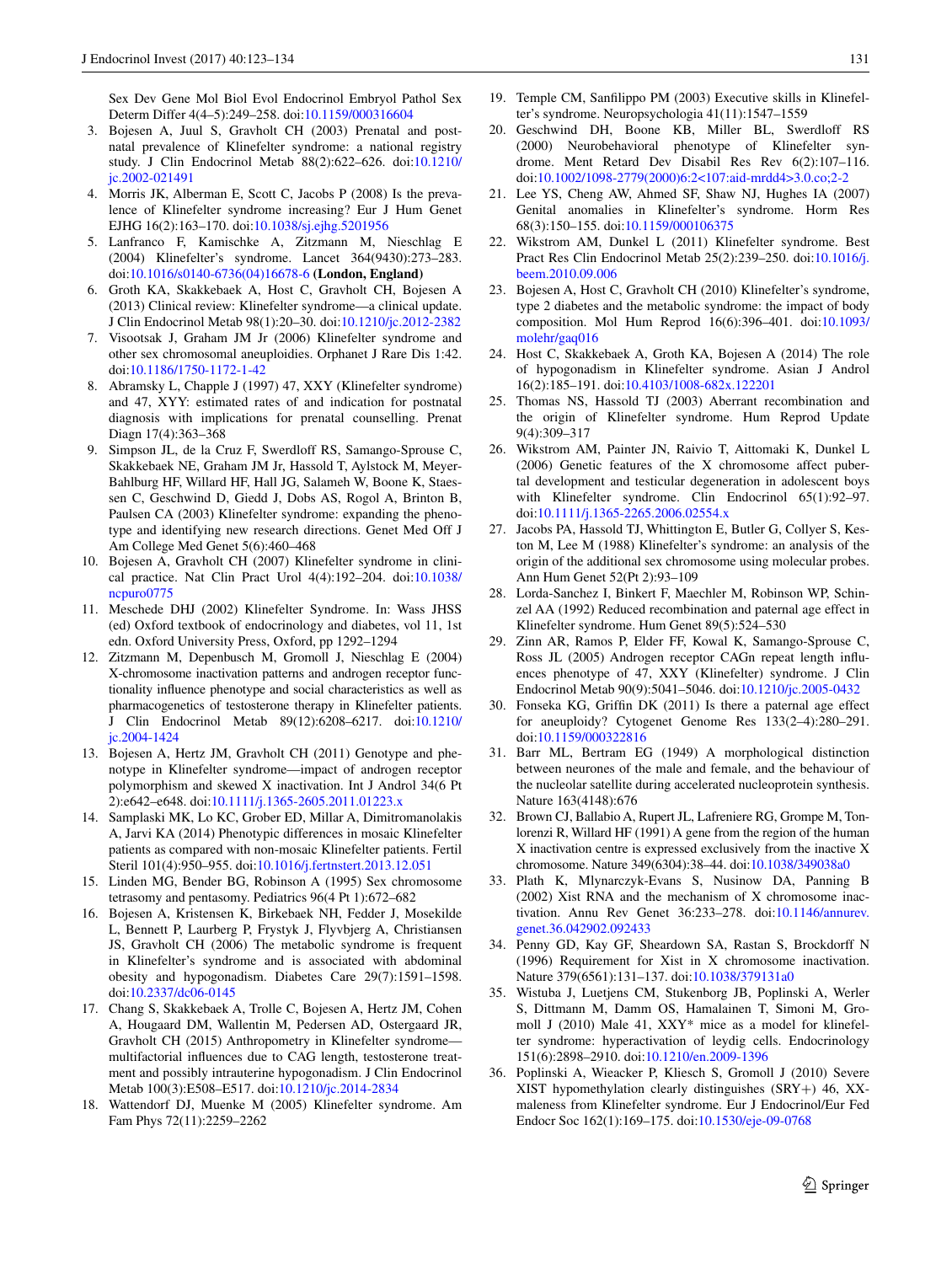- <span id="page-9-0"></span>37. Wistuba J (2010) Animal models for Klinefelter's syndrome and their relevance for the clinic. Mol Hum Reprod 16(6):375–385. doi[:10.1093/molehr/gaq024](http://dx.doi.org/10.1093/molehr/gaq024)
- <span id="page-9-1"></span>38. Kleinheinz A, Schulze W (1994) Klinefelter's syndrome: new and rapid diagnosis by PCR analysis of XIST gene expression. Andrologia 26(3):127–129
- <span id="page-9-2"></span>39. Froland A, Skakkebaek NE (1971) Dimorphism in sex chromatin pattern of Sertoli cells in adults with Klinefelter's syndrome: correlation with 2 types of "Sertoli-cell-only" tubules. J Clin Endocrinol Metab 33(4):683–687. doi:[10.1210/jcem-33-4-683](http://dx.doi.org/10.1210/jcem-33-4-683)
- <span id="page-9-3"></span>40. Shamsuddin AK, Tang CK (1980) Barr bodies in testis with Klinefelter syndrome. Urology 15(1):74–76
- <span id="page-9-4"></span>41. Tuttelmann F, Gromoll J (2010) Novel genetic aspects of Klinefelter's syndrome. Mol Hum Reprod 16(6):386–395. doi[:10.1093/molehr/gaq019](http://dx.doi.org/10.1093/molehr/gaq019)
- 42. Yang F, Babak T, Shendure J, Disteche CM (2010) Global survey of escape from X inactivation by RNA-sequencing in mouse. Genome Res 20(5):614–622. doi:[10.1101/gr.103200.109](http://dx.doi.org/10.1101/gr.103200.109)
- 43. Berletch JB, Yang F, Disteche CM (2010) Escape from X inactivation in mice and humans. Genome Biol 11(6):213. doi[:10.1186/gb-2010-11-6-213](http://dx.doi.org/10.1186/gb-2010-11-6-213)
- <span id="page-9-6"></span>44. Carrel L, Willard HF (1999) Heterogeneous gene expression from the inactive X chromosome: an X-linked gene that escapes X inactivation in some human cell lines but is inactivated in others. Proc Natl Acad Sci USA 96(13):7364–7369
- 45. Carrel L, Willard HF (2005) X-inactivation profile reveals extensive variability in X-linked gene expression in females. Nature 434(7031):400–404. doi[:10.1038/nature03479](http://dx.doi.org/10.1038/nature03479)
- <span id="page-9-5"></span>46. Carrel L, Cottle AA, Goglin KC, Willard HF (1999) A first-generation X-inactivation profile of the human X chromosome. Proc Natl Acad Sci USA 96(25):14440–14444
- <span id="page-9-7"></span>47. Werler S, Poplinski A, Gromoll J, Wistuba J (2011) Expression of selected genes escaping from X inactivation in the 41, XX(Y)\* mouse model for Klinefelter's syndrome. Acta Paediatr 100(6):885–891. doi:[10.1111/j.1651-2227.2010.02112.x](http://dx.doi.org/10.1111/j.1651-2227.2010.02112.x) **(Oslo, Norway: 1992)**
- <span id="page-9-8"></span>48. Armstrong SJ, Hulten MA, Keohane AM, Turner BM (1997) Different strategies of X-inactivation in germinal and somatic cells: histone H4 underacetylation does not mark the inactive X chromosome in the mouse male germline. Exp Cell Res 230(2):399–402. doi[:10.1006/excr.1996.3394](http://dx.doi.org/10.1006/excr.1996.3394)
- <span id="page-9-9"></span>49. Fernandez-Capetillo O, Mahadevaiah SK, Celeste A, Romanienko PJ, Camerini-Otero RD, Bonner WM, Manova K, Burgoyne P, Nussenzweig A (2003) H2AX is required for chromatin remodeling and inactivation of sex chromosomes in male mouse meiosis. Dev Cell 4(4):497–508
- <span id="page-9-10"></span>50. Salido EC, Yen PH, Mohandas TK, Shapiro LJ (1992) Expression of the X-inactivation-associated gene XIST during spermatogenesis. Nat Genet 2(3):196–199. doi:[10.1038/](http://dx.doi.org/10.1038/ng1192-196) [ng1192-196](http://dx.doi.org/10.1038/ng1192-196)
- <span id="page-9-11"></span>51. Wang PJ, McCarrey JR, Yang F, Page DC (2001) An abundance of X-linked genes expressed in spermatogonia. Nat Genet 27(4):422–426. doi[:10.1038/86927](http://dx.doi.org/10.1038/86927)
- <span id="page-9-12"></span>52. Ross MT, Grafham DV, Coffey AJ, Scherer S, McLay K, Muzny D, Platzer M, Howell GR, Burrows C, Bird CP, Frankish A, Lovell FL, Howe KL, Ashurst JL, Fulton RS, Sudbrak R, Wen G, Jones MC, Hurles ME, Andrews TD, Scott CE, Searle S, Ramser J, Whittaker A, Deadman R, Carter NP, Hunt SE, Chen R, Cree A, Gunaratne P, Havlak P, Hodgson A, Metzker ML, Richards S, Scott G, Steffen D, Sodergren E, Wheeler DA, Worley KC, Ainscough R, Ambrose KD, Ansari-Lari MA, Aradhya S, Ashwell RI, Babbage AK, Bagguley CL, Ballabio A, Banerjee R, Barker GE, Barlow KF, Barrett IP, Bates KN, Beare DM, Beasley H, Beasley O, Beck A, Bethel G, Blechschmidt K, Brady N, Bray-Allen S, Bridgeman AM, Brown AJ, Brown MJ, Bonnin D, Bruford EA, Buhay C, Burch P, Burford D, Burgess J, Burrill W, Burton J, Bye

JM, Carder C, Carrel L, Chako J, Chapman JC, Chavez D, Chen E, Chen G, Chen Y, Chen Z, Chinault C, Ciccodicola A, Clark SY, Clarke G, Clee CM, Clegg S, Clerc-Blankenburg K, Clifford K, Cobley V, Cole CG, Conquer JS, Corby N, Connor RE, David R, Davies J, Davis C, Davis J, Delgado O, Deshazo D, Dhami P, Ding Y, Dinh H, Dodsworth S, Draper H, Dugan-Rocha S, Dunham A, Dunn M, Durbin KJ, Dutta I, Eades T, Ellwood M, Emery-Cohen A, Errington H, Evans KL, Faulkner L, Francis F, Frankland J, Fraser AE, Galgoczy P, Gilbert J, Gill R, Glockner G, Gregory SG, Gribble S, Griffiths C, Grocock R, Gu Y, Gwilliam R, Hamilton C, Hart EA, Hawes A, Heath PD, Heitmann K, Hennig S, Hernandez J, Hinzmann B, Ho S, Hoffs M, Howden PJ, Huckle EJ, Hume J, Hunt PJ, Hunt AR, Isherwood J, Jacob L, Johnson D, Jones S, de Jong PJ, Joseph SS, Keenan S, Kelly S, Kershaw JK, Khan Z, Kioschis P, Klages S, Knights AJ, Kosiura A, Kovar-Smith C, Laird GK, Langford C, Lawlor S, Leversha M, Lewis L, Liu W, Lloyd C, Lloyd DM, Loulseged H, Loveland JE, Lovell JD, Lozado R, Lu J, Lyne R, Ma J, Maheshwari M, Matthews LH, McDowall J, McLaren S, McMurray A, Meidl P, Meitinger T, Milne S, Miner G, Mistry SL, Morgan M, Morris S, Muller I, Mullikin JC, Nguyen N, Nordsiek G, Nyakatura G, O'Dell CN, Okwuonu G, Palmer S, Pandian R, Parker D, Parrish J, Pasternak S, Patel D, Pearce AV, Pearson DM, Pelan SE, Perez L, Porter KM, Ramsey Y, Reichwald K, Rhodes S, Ridler KA, Schlessinger D, Schueler MG, Sehra HK, Shaw-Smith C, Shen H, Sheridan EM, Shownkeen R, Skuce CD, Smith ML, Sotheran EC, Steingruber HE, Steward CA, Storey R, Swann RM, Swarbreck D, Tabor PE, Taudien S, Taylor T, Teague B, Thomas K, Thorpe A, Timms K, Tracey A, Trevanion S, Tromans AC, d'Urso M, Verduzco D, Villasana D, Waldron L, Wall M, Wang Q, Warren J, Warry GL, Wei X, West A, Whitehead SL, Whiteley MN, Wilkinson JE, Willey DL, Williams G, Williams L, Williamson A, Williamson H, Wilming L, Woodmansey RL, Wray PW, Yen J, Zhang J, Zhou J, Zoghbi H, Zorilla S, Buck D, Reinhardt R, Poustka A, Rosenthal A, Lehrach H, Meindl A, Minx PJ, Hillier LW, Willard HF, Wilson RK, Waterston RH, Rice CM, Vaudin M, Coulson A, Nelson DL, Weinstock G, Sulston JE, Durbin R, Hubbard T, Gibbs RA, Beck S, Rogers J, Bentley DR (2005) The DNA sequence of the human X chromosome. Nature 434(7031):325–337. doi[:10.1038/nature03440](http://dx.doi.org/10.1038/nature03440)

- <span id="page-9-13"></span>53. Mroz K, Carrel L, Hunt PA (1999) Germ cell development in the XXY mouse: evidence that X chromosome reactivation is independent of sexual differentiation. Dev Biol 207(1):229–238. doi[:10.1006/dbio.1998.9160](http://dx.doi.org/10.1006/dbio.1998.9160)
- <span id="page-9-14"></span>54. Spatz A, Borg C, Feunteun J (2004) X-chromosome genetics and human cancer. Nat Rev Cancer 4(8):617–629. doi[:10.1038/](http://dx.doi.org/10.1038/nrc1413) [nrc1413](http://dx.doi.org/10.1038/nrc1413)
- 55. Fan G, Tran J (2011) X chromosome inactivation in human and mouse pluripotent stem cells. Hum Genet 130(2):217–222. doi[:10.1007/s00439-011-1038-1](http://dx.doi.org/10.1007/s00439-011-1038-1)
- 56. Berletch JB, Yang F, Xu J, Carrel L, Disteche CM (2011) Genes that escape from X inactivation. Hum Genet 130(2):237–245. doi[:10.1007/s00439-011-1011-z](http://dx.doi.org/10.1007/s00439-011-1011-z)
- <span id="page-9-15"></span>57. Pessia E, Makino T, Bailly-Bechet M, McLysaght A, Marais GA (2012) Mammalian X chromosome inactivation evolved as a dosage-compensation mechanism for dosage-sensitive genes on the X chromosome. Proc Natl Acad Sci USA 109(14):5346– 5351. doi:[10.1073/pnas.1116763109](http://dx.doi.org/10.1073/pnas.1116763109)
- <span id="page-9-16"></span>58. Yu YH, Siao FP, Hsu LC, Yen PH (2012) TEX11 modulates germ cell proliferation by competing with estrogen receptor beta for the binding to HPIP. Mol Endocrinol 26(4):630–642. doi[:10.1210/me.2011-1263](http://dx.doi.org/10.1210/me.2011-1263) **(Baltimore, Md)**
- <span id="page-9-17"></span>59. Zitzmann M, Nieschlag E (2003) The CAG repeat polymorphism within the androgen receptor gene and maleness. Int J Androl 26(2):76–83
- <span id="page-9-18"></span>60. Iitsuka Y, Bock A, Nguyen DD, Samango-Sprouse CA, Simpson JL, Bischoff FZ (2001) Evidence of skewed X-chromosome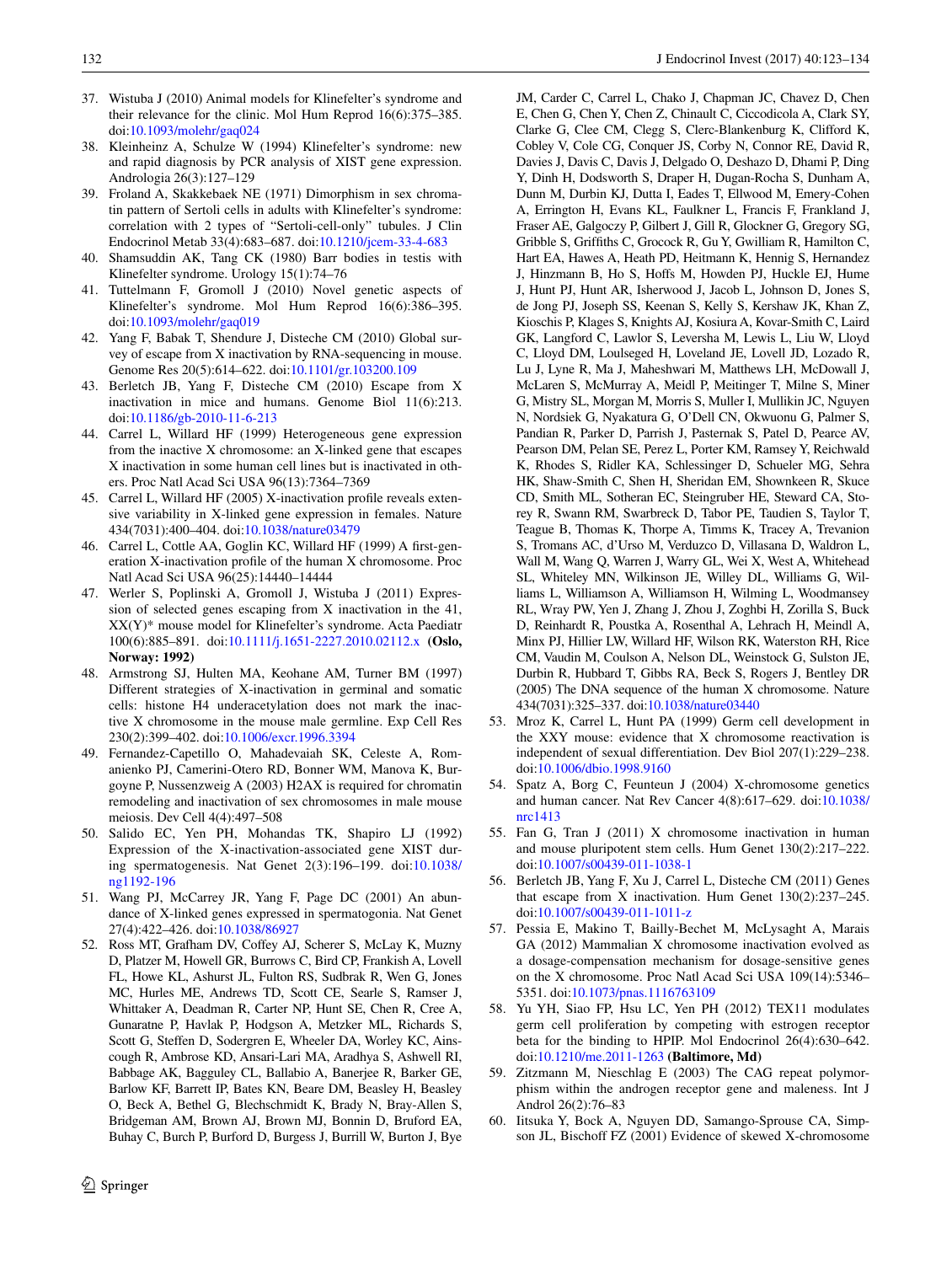inactivation in 47, XXY and 48, XXYY Klinefelter patients. Am J Med Genet 98(1):25–31

- <span id="page-10-0"></span>61. Suzuki Y, Sasagawa I, Tateno T, Ashida J, Nakada T, Muroya K, Ogata T (2001) Mutation screening and CAG repeat length analysis of the androgen receptor gene in Klinefelter's syndrome patients with and without spermatogenesis. Hum Reprod 16(8):1653–1656 **(Oxford, England)**
- <span id="page-10-1"></span>62. Ferlin A, Schipilliti M, Vinanzi C, Garolla A, Di Mambro A, Selice R, Lenzi A, Foresta C (2011) Bone mass in subjects with Klinefelter syndrome: role of testosterone levels and androgen receptor gene CAG polymorphism. J Clin Endocrinol Metab 96(4):E739–E745. doi[:10.1210/jc.2010-1878](http://dx.doi.org/10.1210/jc.2010-1878)
- <span id="page-10-2"></span>63. Foresta C, Caretta N, Palego P, Ferlin A, Zuccarello D, Lenzi A, Selice R (2012) Reduced artery diameters in Klinefelter syndrome. Int J Androl 35(5):720–725. doi[:10.1111/j.1365-2605.2012.01269.x](http://dx.doi.org/10.1111/j.1365-2605.2012.01269.x)
- <span id="page-10-3"></span>64. Helena Mangs A, Morris BJ (2007) The human pseudoautosomal region (PAR): origin, function and future. Curr Genomics 8(2):129–136
- <span id="page-10-4"></span>65. Mohandas TK, Speed RM, Passage MB, Yen PH, Chandley AC, Shapiro LJ (1992) Role of the pseudoautosomal region in sexchromosome pairing during male meiosis: meiotic studies in a man with a deletion of distal Xp. Am J Hum Genet 51(3):526–533
- 66. Burgoyne PS, Mahadevaiah SK, Sutcliffe MJ, Palmer SJ (1992) Fertility in mice requires X-Y pairing and a Y-chromosomal "spermiogenesis" gene mapping to the long arm. Cell 71(3):391–398
- <span id="page-10-5"></span>67. Matsuda Y, Moens PB, Chapman VM (1992) Deficiency of X and Y chromosomal pairing at meiotic prophase in spermatocytes of sterile interspecific hybrids between laboratory mice (Mus domesticus) and Mus spretus. Chromosoma 101(8):483–492
- <span id="page-10-6"></span>68. Ottesen AM, Aksglaede L, Garn I, Tartaglia N, Tassone F, Gravholt CH, Bojesen A, Sorensen K, Jorgensen N, Rajpert-De Meyts E, Gerdes T, Lind AM, Kjaergaard S, Juul A (2010) Increased number of sex chromosomes affects height in a nonlinear fashion: a study of 305 patients with sex chromosome aneuploidy. Am J Med Genet Part A 152A(5):1206–1212. doi[:10.1002/ajmg.a.33334](http://dx.doi.org/10.1002/ajmg.a.33334)
- <span id="page-10-7"></span>69. Marchini A, Hacker B, Marttila T, Hesse V, Emons J, Weiss B, Karperien M, Rappold G (2007) BNP is a transcriptional target of the short stature homeobox gene SHOX. Hum Mol Genet 16(24):3081–3087. doi:[10.1093/hmg/ddm266](http://dx.doi.org/10.1093/hmg/ddm266)
- <span id="page-10-8"></span>70. Decker E, Durand C, Bender S, Rodelsperger C, Glaser A, Hecht J, Schneider KU, Rappold G (2011) FGFR3 is a target of the homeobox transcription factor SHOX in limb development. Hum Mol Genet 20(8):1524–1535. doi[:10.1093/hmg/ddr030](http://dx.doi.org/10.1093/hmg/ddr030)
- <span id="page-10-9"></span>71. Rocca MS, Pecile V, Cleva L, Speltra E, Selice R, Di Mambro A, Foresta C, Ferlin A (2016) The Klinefelter syndrome is associated with high recurrence of copy number variations on the X chromosome with a potential role in the clinical phenotype. Andrology 4(2):328–334. doi:[10.1111/andr.12146](http://dx.doi.org/10.1111/andr.12146)
- <span id="page-10-10"></span>72. Ratcliffe S (1999) Long-term outcome in children of sex chromosome abnormalities. Arch Dis Child 80(2):192–195
- 73. Topper E, Dickerman Z, Prager-Lewin R, Kaufman H, Maimon Z, Laron Z (1982) Puberty in 24 patients with Klinefelter syndrome. Eur J Pediatr 139(1):8–12
- 74. Salbenblatt JA, Bender BG, Puck MH, Robinson A, Faiman C, Winter JS (1985) Pituitary-gonadal function in Klinefelter syndrome before and during puberty. Pediatr Res 19(1):82–86. doi[:10.1203/00006450-198501000-00022](http://dx.doi.org/10.1203/00006450-198501000-00022)
- <span id="page-10-11"></span>75. Wikstrom AM, Dunkel L, Wickman S, Norjavaara E, Ankarberg-Lindgren C, Raivio T (2006) Are adolescent boys with Klinefelter syndrome androgen deficient? A longitudinal study of Finnish 47,XXY boys. Pediatric Res 59(6):854–859. doi:[10.1203/01.](http://dx.doi.org/10.1203/01.pdr.0000219386.31398.c3) [pdr.0000219386.31398.c3](http://dx.doi.org/10.1203/01.pdr.0000219386.31398.c3)
- <span id="page-10-12"></span>76. Wikstrom AM, Bay K, Hero M, Andersson AM, Dunkel L (2006) Serum insulin-like factor 3 levels during puberty in healthy boys and boys with Klinefelter syndrome. J Clin Endocrinol Metab 91(11):4705–4708. doi:[10.1210/jc.2006-0669](http://dx.doi.org/10.1210/jc.2006-0669)
- <span id="page-10-13"></span>77. Smyth CM, Bremner WJ (1998) Klinefelter syndrome. Arch Intern Med 158(12):1309–1314
- <span id="page-10-14"></span>78. Kamischke A, Baumgardt A, Horst J, Nieschlag E (2003) Clinical and diagnostic features of patients with suspected Klinefelter syndrome. J Androl 24(1):41–48
- <span id="page-10-15"></span>79. Bhasin S, Cunningham GR, Hayes FJ, Matsumoto AM, Snyder PJ, Swerdloff RS, Montori VM (2010) Testosterone therapy in men with androgen deficiency syndromes: an Endocrine Society clinical practice guideline. J Clin Endocrinol Metab 95(6):2536– 2559. doi:[10.1210/jc.2009-2354](http://dx.doi.org/10.1210/jc.2009-2354)
- <span id="page-10-16"></span>80. Wang C, Nieschlag E, Swerdloff R, Behre HM, Hellstrom WJ, Gooren LJ, Kaufman JM, Legros JJ, Lunenfeld B, Morales A, Morley JE, Schulman C, Thompson IM, Weidner W, Wu FC (2008) Investigation, treatment and monitoring of lateonset hypogonadism in males: ISA, ISSAM, EAU, EAA and ASA recommendations. Eur J Endocrinol/Eur Fed Endocr Soc 159(5):507–514. doi[:10.1530/eje-08-0601](http://dx.doi.org/10.1530/eje-08-0601)
- <span id="page-10-17"></span>81. Daniele Santi SS, Rochira V (2015) Is serum estradiol really increased in patients with Klinefeler syndrome? Results from a meta-analysis study. Endocr Abstr 37:EP182. doi:[10.1530/endo](http://dx.doi.org/10.1530/endoabs.37.EP182)[abs.37.EP182](http://dx.doi.org/10.1530/endoabs.37.EP182)
- <span id="page-10-18"></span>82. Maseroli E, Rastrelli G, Corona G, Boddi V, Amato AM, Mannucci E, Forti G, Maggi M (2014) Gynecomastia in subjects with sexual dysfunction. J Endocrinol Invest 37(6):525–532. doi[:10.1007/s40618-014-0055-z](http://dx.doi.org/10.1007/s40618-014-0055-z)
- <span id="page-10-19"></span>83. Christiansen P, Andersson AM, Skakkebaek NE (2003) Longitudinal studies of inhibin B levels in boys and young adults with Klinefelter syndrome. J Clin Endocrinol Metab 88(2):888–891. doi[:10.1210/jc.2002-021379](http://dx.doi.org/10.1210/jc.2002-021379)
- <span id="page-10-20"></span>84. Anawalt BD, Bebb RA, Matsumoto AM, Groome NP, Illingworth PJ, McNeilly AS, Bremner WJ (1996) Serum inhibin B levels reflect Sertoli cell function in normal men and men with testicular dysfunction. J Clin Endocrinol Metab 81(9):3341– 3345. doi:[10.1210/jcem.81.9.8784094](http://dx.doi.org/10.1210/jcem.81.9.8784094)
- <span id="page-10-21"></span>85. Aksglaede L, Christiansen P, Sorensen K, Boas M, Linneberg A, Main KM, Andersson AM, Skakkebaek NE, Juul A (2011) Serum concentrations of Anti-Mullerian Hormone (AMH) in 95 patients with Klinefelter syndrome with or without cryptorchidism. Acta Paediatr 100(6):839–845. doi:[10.1111/j.1651-](http://dx.doi.org/10.1111/j.1651-2227.2011.02148.x) [2227.2011.02148.x](http://dx.doi.org/10.1111/j.1651-2227.2011.02148.x) **(Oslo, Norway: 1992)**
- 86. Rohayem J, Fricke R, Czeloth K, Mallidis C, Wistuba J, Krallmann C, Zitzmann M, Kliesch S (2015) Age and markers of Leydig cell function, but not of Sertoli cell function predict the success of sperm retrieval in adolescents and adults with Klinefelter's syndrome. Andrology 3(5):868–875. doi[:10.1111/](http://dx.doi.org/10.1111/andr.12067) [andr.12067](http://dx.doi.org/10.1111/andr.12067)
- <span id="page-10-22"></span>87. Ferlin A, Zuccarello D, Zuccarello B, Chirico MR, Zanon GF, Foresta C (2008) Genetic alterations associated with cryptorchidism. JAMA 300(19):2271–2276. doi:[10.1001/jama.2008.668](http://dx.doi.org/10.1001/jama.2008.668)
- <span id="page-10-23"></span>88. Overvad S, Bay K, Bojesen A, Gravholt CH (2014) Low INSL3 in Klinefelter syndrome is related to osteocalcin, testosterone treatment and body composition, as well as measures of the hypothalamic-pituitary-gonadal axis. Andrology 2(3):421–427. doi[:10.1111/j.2047-2927.2014.00204.x](http://dx.doi.org/10.1111/j.2047-2927.2014.00204.x)
- <span id="page-10-24"></span>89. Bojesen A, Gravholt CH (2011) Morbidity and mortality in Klinefelter syndrome (47, XXY). Acta Paediatr 100(6):807–813. doi[:10.1111/j.1651-2227.2011.02274.x](http://dx.doi.org/10.1111/j.1651-2227.2011.02274.x) **(Oslo, Norway: 1992)**
- <span id="page-10-25"></span>90. Bojesen A, Birkebaek N, Kristensen K, Heickendorff L, Mosekilde L, Christiansen JS, Gravholt CH (2011) Bone mineral density in Klinefelter syndrome is reduced and primarily determined by muscle strength and resorptive markers, but not directly by testosterone. Osteoporos Int J Estab Result Coop